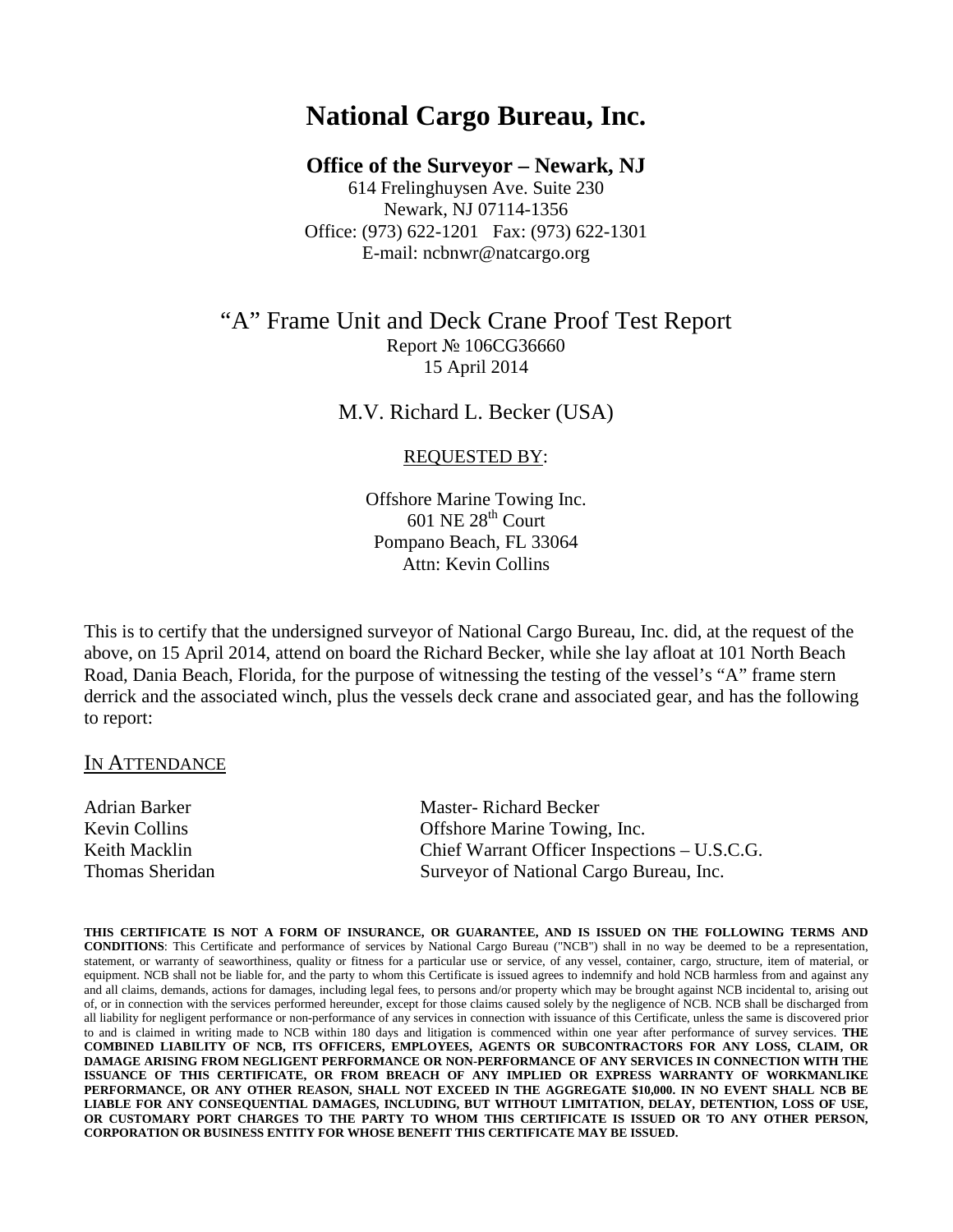# **National Cargo Bureau, Inc.** 2 **Report No. 106CG36660 Richard L. Becker**

# VESSEL'S PARTICULARS

| Name:                   | M.V. Richard L. Becker                      |
|-------------------------|---------------------------------------------|
| Nationality:            | <b>USA</b>                                  |
| <b>Official Number:</b> | 577699                                      |
| Call Sign:              | <b>WCY8957</b>                              |
| Type Vessel:            | <b>Offshore Supply Vessel</b>               |
|                         | T Boat Designation                          |
|                         | COI Certification – ABS Load Line Certified |
| $L.O.A.$ :              | 96 feet                                     |
| Beam:                   | 24 ft.                                      |
| Draft:                  | $8' - 4'$ .                                 |
| Built:                  | 1976 by Grand Bayou, La Batre, LA           |
| <b>Re-Fit Dates:</b>    | 1999 & 2003                                 |
| Service Speed:          | 10 Knots                                    |
| Range:                  | 4675 Nautical Miles                         |
| Propulsion:             | Twin 12V71N Detroit Diesels                 |

#### "A" FRAME ON THE STERN

The mentioned A-Frame on the stern of the vessel is actually a square shaped box frame supported by hydraulics, hinged on the deck with a turning block amidships at the top of the frame. The associated winch attached to this frame is a 5-lantec model 3523-hsr-sv-xpb hydraulic winch with high speed reverse rotoversals, with ratchet and pawl. The drum has a 24" barrel, 40" flange and a spool of recently replaced 20 mm wire rope. The wire rope was manufactured by "Redaelli Tecna" under inspection certificate #4136752/13-010 has a minimum breaking force of 392kn.

We calculated the Safe Working Load of the wire rope to be 17630 lbs. based on 88150 lbs breaking strength with a safety factor reduction factor of 5. The wire rope is determined to be the weakest link in the SWL of this assembly.

### A-FRAME WEIGHT TEST

The "A" Frame arrangement on the M.V. Richard Becker consists of a single wire rope from the above named deck winch led through a turning block at the center of the top cross beam of the A-frame. The turning block is marked with the safe working load of 25 long tons. Certified weights of 10340 lbs, 10220 lbs, 1180 lbs and 325 lbs, were stacked and fixed to the wire fall with nylon slings and lifted with the winch over the deck. The A-Frame was then rotated over the stern of the vessel to its maximum angle aft. The total of 22065 pounds was then held in furthest aft position of the A-Frame for a period of 5 minutes, and held the weight successfully. The test was completed without visible deformation or damage to the A-Frame structure or the associated hydraulic system.